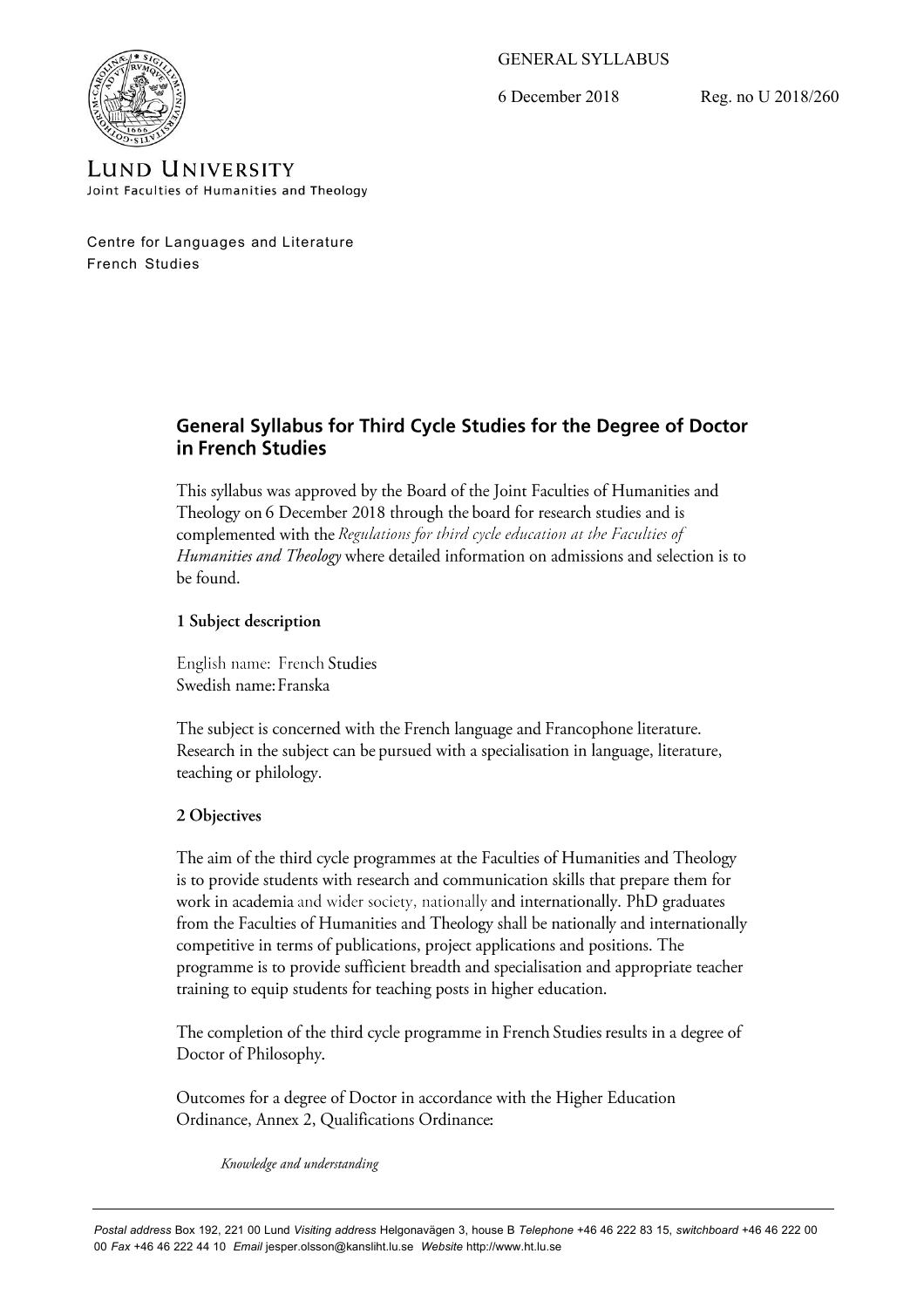For the degree of Doctor the third-cycle student shall

- demonstrate broad knowledge and systematic understanding of the research field as well as advanced and up-to-date specialised knowledge in a limited area of this field, and

- demonstrate familiarity with research methodology in general and the methods of the specific field of research in particular.

#### *Competence and skills*

For the degree of Doctor the third-cycle student shall

- demonstrate the capacity for scholarly analysis and synthesis as well as to review and assess new and complex phenomena, issues and situations autonomously and critically

- demonstrate the ability to identify and formulate issues with scholarly precision critically, autonomously and creatively, and to plan and use appropriate methods to undertake research and other qualified tasks within predetermined time frames and to review and evaluate such work

- demonstrate through a dissertation the ability to make a significant contribution to the formation of knowledge through his or her own research - demonstrate the ability in both national and international contexts to present and discuss research and research findings authoritatively in speech and writing and in dialogue with the academic community and society in general

- demonstrate the ability to identify the need for further knowledge, and

- demonstrate the capacity to contribute to social development and support the learning of others both through research and education and in some other qualified professional capacity.

#### *fudgement and approach*

For the degree of Doctor the third-cycle student shall

- demonstrate intellectual autonomy and disciplinary rectitude as well as the ability to make assessments of research ethics, and

- demonstrate specialised insight into the possibilities and limitations of research, its role in society and the responsibility of the individual for how it is used.

Outcomes for a degree of Doctor in French Studies:

For the degree of Doctor in French Studies, the third-cycle student shall

#### *Knowledge and understanding*

- demonstrate broad knowledge of the structure and use of the French language as well as oflinguistic theories and their application to the French language
- demonstrate broad knowledge of Francophone literature and its history as well as of literary theories and their application to Francophone literature
- demonstrate broad knowledge of the learning and teaching of French, the connection between the two, as well as of European language policy and the teaching of modern languages in the Swedish school context
- demonstrate broad knowledge of textual criticism as well as philological methods and tools.

*Competence and skills*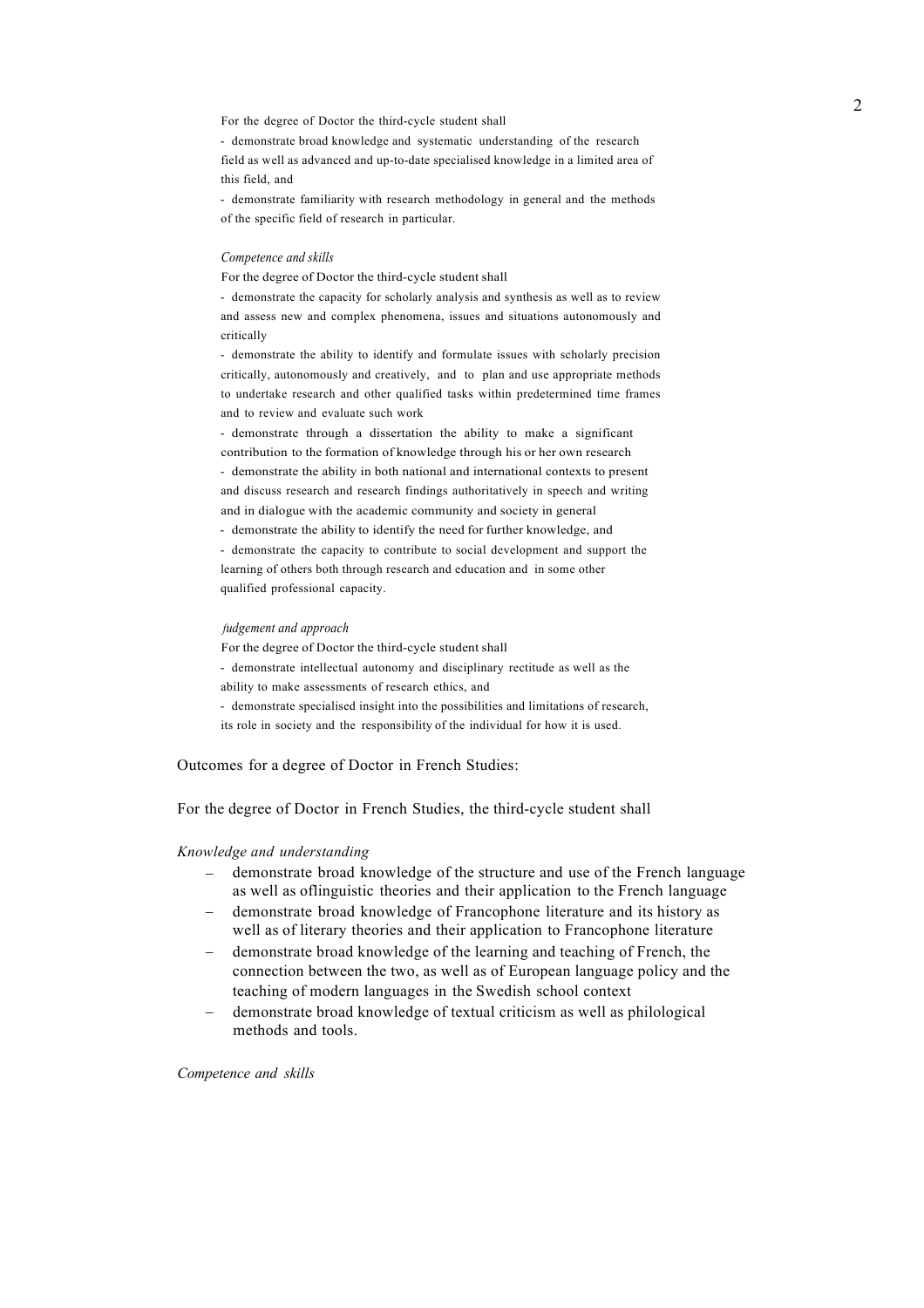– demonstrate the ability to present and discuss research and research findings authoritatively in French in speech and writing and in dialogue with the academic community and society in general.

## *fudgement and approach*

– demonstrate insight into the history of ideas and social conditions that differentiate the French-speaking areas from other parts of the world

For the specialisation in linguistics, the third-cycle student shall also

## *Knowledge and understanding*

- demonstrate specialised knowledge of the structures and use of the French language
- demonstrate specialised familiarity with linguistic theories and their applications to the French language

### *Competence and skills*

– demonstrate the ability to apply a selection of relevant linguistic methods.

For the specialisation in literary studies, the third-cycle student shall also

#### *Knowledge and understanding*

- demonstrate specialised knowledge of Francophone literature and its history
- demonstrate specialised understanding of literary theories and their applications to Francophone literature

#### *Competence and skills*

demonstrate the ability to apply a selection of relevant literary methods.

For the specialisation in teaching, the third-cycle student shall also

*Knowledge and understanding*

- demonstrate specialised knowledge of the learning and teaching of French and the connection between the two
- demonstrate specialised knowledge of European language policy and the teaching of modern languages in the Swedish school context

## *Competence and skills*

– demonstrate the ability to apply research methods to research on learning and teaching.

For the specialisation in philology, the third-cycle student shall also

#### *Knowledge and understanding*

- demonstrate specialised knowledge of the history of the French language
- demonstrate understanding of book history, the development of writing, terms, principles, tools and methods for scholarly text editions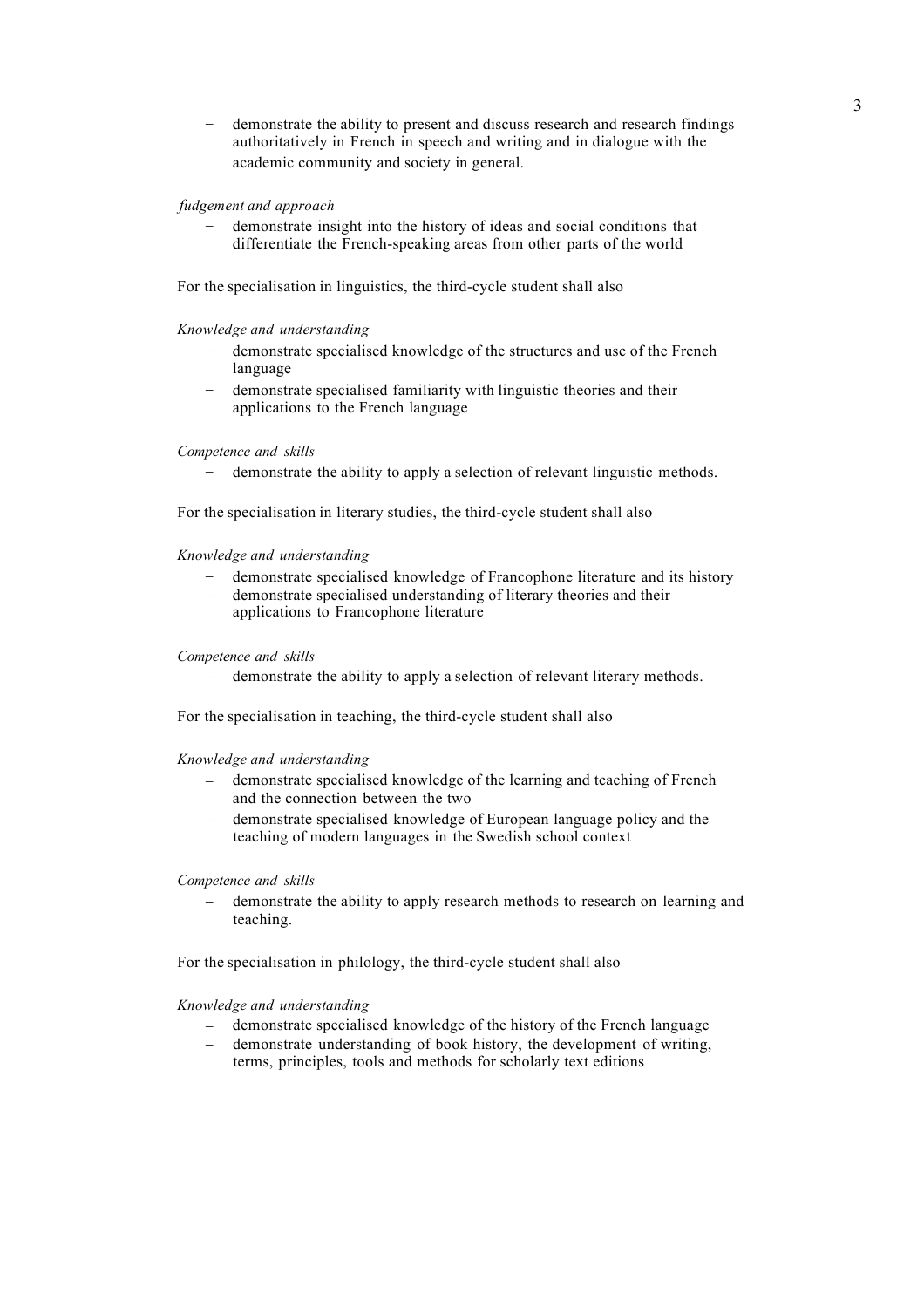*Competence and skills*

– demonstrate the ability to apply a selection of relevant philological methods and tools to different kinds of texts.

#### **3 Admission requirements**

Pursuant to the Higher Education Ordinance, Chapter 7 Section 35, the requirements for admission to third-cycle studies are as follows:

The requirements for admission to third-cycle courses and study programmes are that the applicant: 1. meets the general and specific entry requirements that the higher education institution may have laid down, and 2. is considered in other respects to have the ability required to benefit from the course or study programme.

For admission to third-cycle studies at the Faculties of Humanities and Theology, it is always the applicant's responsibility to document his or her eligibility at the deadline for applications.

### **3.1 General admission requirements**

Pursuant to the Higher Education Ordinance, Chapter 7 Section 39, the general requirements for admission to third-cycle studies are as follows:

A person meets the general entry requirements for third-cycle courses and study programmes if he or she:

1. has been awarded a second-cycle qualification

2. has satisfied the requirements for courses comprising at least 240 credits of which at least 60 credits were awarded in the second-cycle, or

3. has acquired substantially equivalent knowledge in some other way in Sweden or abroad.

The higher education institution may permit an exemption from the general entry requirements for an individual applicant, if there are special grounds.

Second-cycle courses and papers (see Specific admission requirements below) must be categorised as such in the relevant course syllabus.

At the Faculties of Humanities and Theology, the second cycle is defined in accordance with the Higher Education Act Chapter **1** Section 9:

Second-cycle courses and study programmes shall be based fundamentally on the knowledge acquired by students during first-cycle courses and study programmes, or its equivalent.

Second-cycle courses and study programmes shall involve the acquisition of specialist knowledge, competence and skills in relation to first-cycle courses and study programmes, and in addition to the requirements for first-cycle courses and study programmes shall: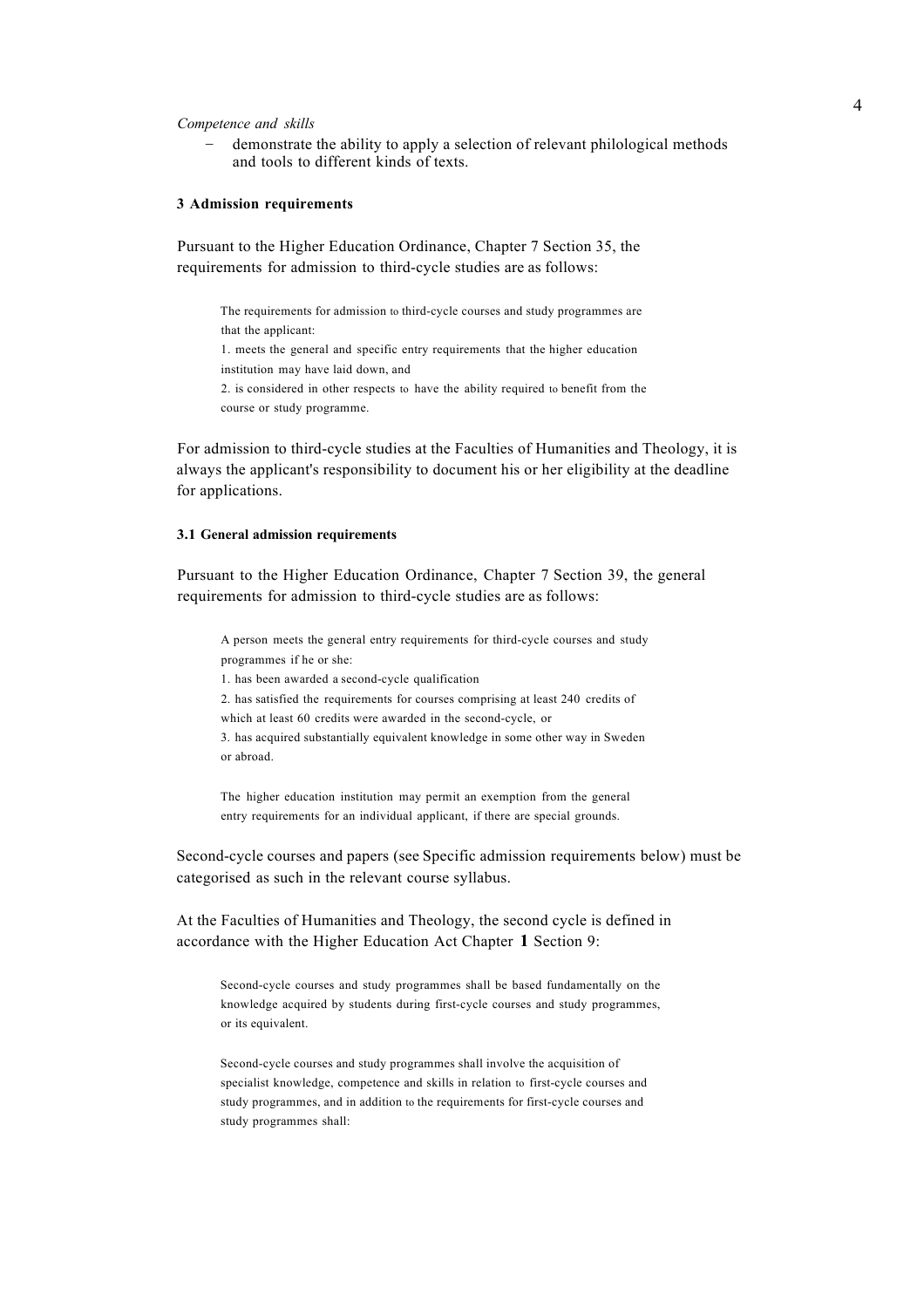<sup>5</sup> - further develop the ability of students to integrate and make autonomous use of their knowledge - develop the students' ability to deal with complex phenomena, issues and situations, and - develop the students' potential for professional activities that demand considerable autonomy, or for research and development work. Ordinance (2006:173).

Assessment of equivalent knowledge (point 3) will normally only be made when the applicant's qualifications are from an educational system in which the above definition of 'second cycle' is not applicable.

## **3.2 Specific admission requirements**

A person meets the specific admission requirements for third-cycle courses and study programmes in French Studies with a specialisation in linguistics if he or she

- has excellent spoken and written proficiency in French
- has been awarded a second-cycle qualification or equivalent
- has passed degree projects in French comprising at least 30 second cycle credits in linguistics
- has a good ability to speak and read English

A person meets the specific admission requirements for third-cycle courses and study programmes in French Studies with a specialisation in Francophone literature if he or she

- has excellent spoken and written proficiency in French
- has been awarded a second-cycle qualification or equivalent
- has passed degree projects in French comprising at least 30 second cycle credits in Francophone literature
- has a good ability to speak and read English

A person meets the specific admission requirements for third-cycle courses and study programmes in French Studies with a specialisation in teaching if he or she

- has excellent spoken and written proficiency in French
- has passed 120 credits in French of which at least 30 credits were awarded in the second cycle, or equivalent knowledge
- has been awarded a teaching degree where French was included, or equivalent knowledge
- has passed degree projects comprising at least 15 second cycle credits with a specialisation in the teaching aspects of French
- has a good ability to speak and read Swedish and English

A person meets the specific admission requirements for third-cycle courses and study programmes in French Studies with a specialisation in philology if he or she

- has excellent spoken and written proficiency in French
- has been awarded a second-cycle qualification or equivalent
- has passed degree projects in French comprising at least 30 second cycle credits with a specialisation in the history of language
- has a good ability to speak and read English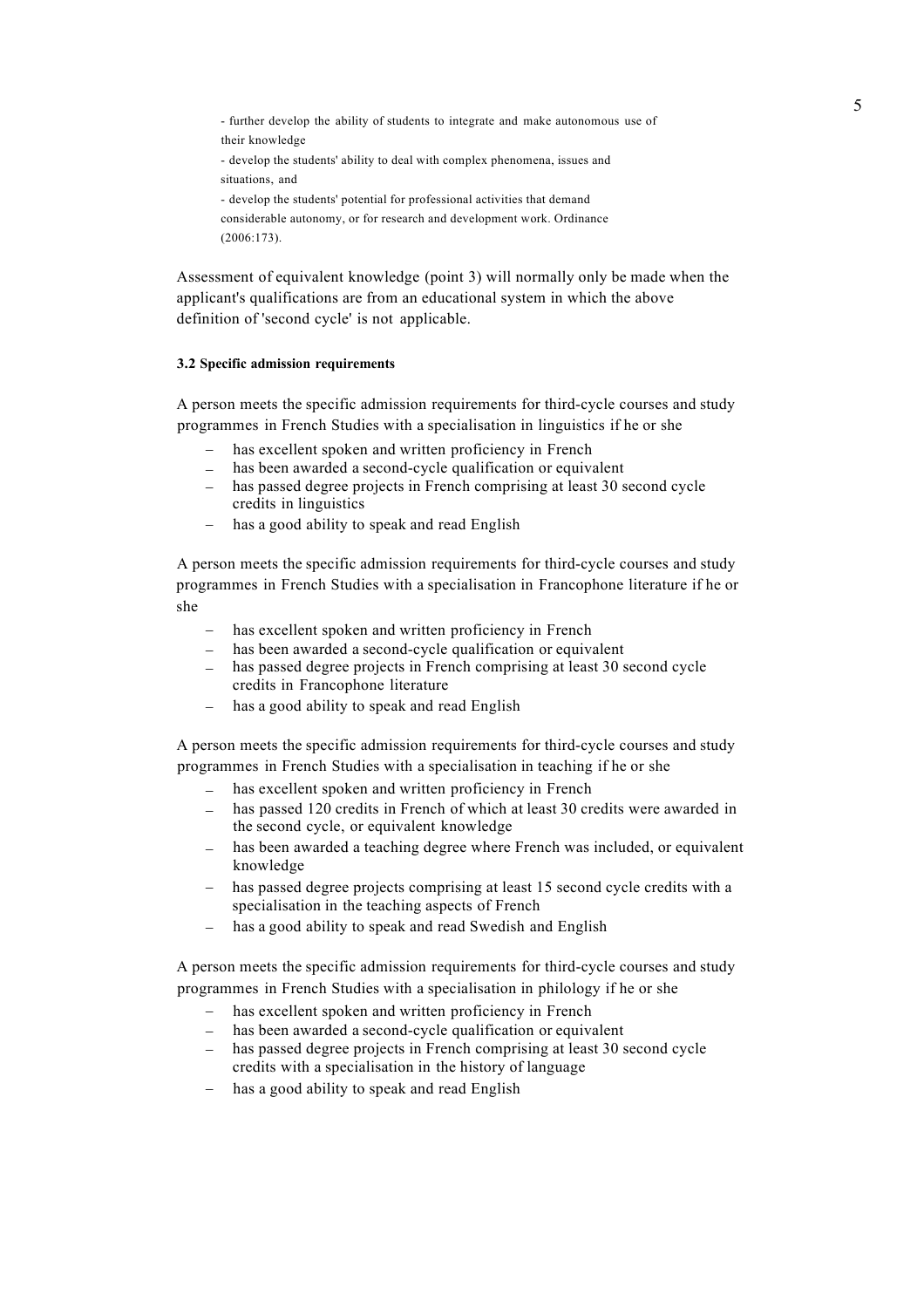#### **3.3. Credit transfer**

The Higher Education Ordinance, Chapter 6:

#### *Credit transfer*

Section 6 If a student at a higher education institution in Sweden has successfully completed a higher education course or study programme, she or he is entitled to transfer the credits awarded for a course or study programme at another higher education institution. This does not apply, however, if there is a substantial difference between these courses or study programmes.

The same applies for students who have successfully completed a course or study programme:

1. at a university or higher education institution in Denmark, Finland, Iceland or Notway or a signatory to the Council of Europe's Convention of 11 April 1997 on the Recognition of Qualifications concerning Higher Education in the European Region (Swedish Treaty Series 2001:46), or

2. at Nordiska hiigskolan for folkhalsovetenskap (NHV - The Nordic School of Public Health). Ordinance (2006:1053).

Section 7 A student is entitled to transfer credits from a course or study programme other than that laid down in Section 6 if the nature and extent of the knowledge and skills cited by the student are such that they correspond on the whole to the course or study programme for which the credits are to be recognised. A student may also be given credit for corresponding knowledge and skills acquired in a vocational or professional capacity. Ordinance (2006:1053). Section 8 The higher education institution shall assess whether credits can be awarded for the prior course or study programme or professional or vocational experience.

Credits may only be awarded to those who are students unless otherwise provided by statute or ordinance. Ordinance (2010:1064).

At the Faculties of Humanities and Theology, students must apply for credit transfer. The application will only be considered if it is submitted together with an application for admission to third-cycle studies. A decision on credit transfer is taken in conjunction with a decision on admission. Credit transfer normally affects the length of the doctoral studentship awarded in the decision on admission. In conjunction with a proposed decision, the relevant department is to propose the length of the doctoral studentship and any credit transfer.

#### **3.4. Selection**

The Higher Education Ordinance, Chapter 7 Section 41:

In selecting between applicants who meet the requirements laid down in Sections 35 & 36 their ability to benefit from the course or study programmes shall be taken into account.

The higher education institution determines which assessment criteria shall be used in determining the ability to benefit from the courses and study programmes.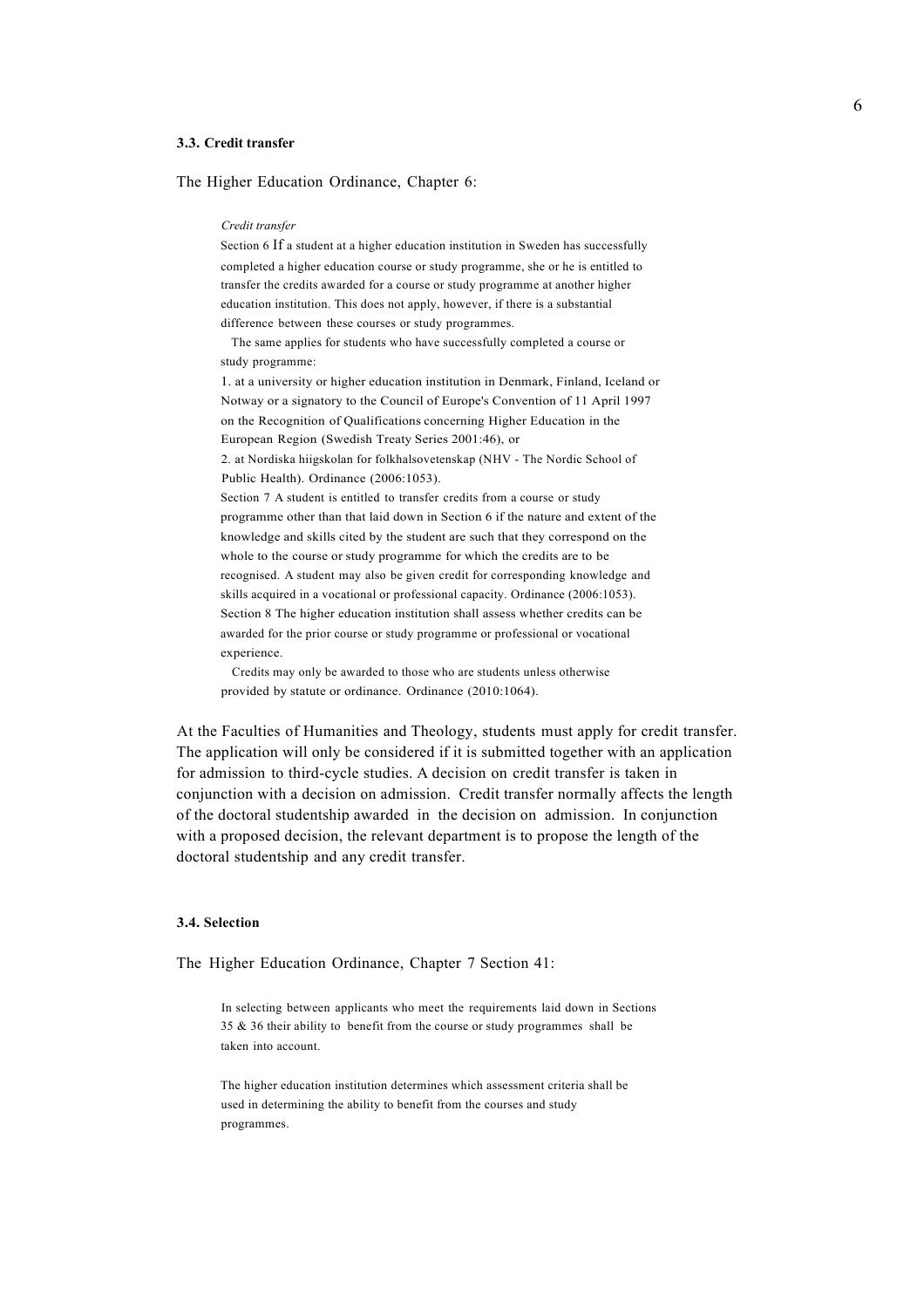However, the fact that an applicant is considered able to transfer credits from prior courses and study programmes or for professional or vocational experience may not alone give the applicant priority over other applicants. Ordinance (2010:1064).

The Faculties of Humanities and Theology will assess the applicant's ability to benefit from the programme against the criteria of quality, quantity, development and relevance.

# 4 **The programme for a degree of Doctor**

Third-cycle studies comprise four years of full-time study (240 credits). Part-time studies (at least 50%) may be pursued but must be completed within eight years.

## **4.1 Programme design**

The programme comprises 240 credits, made up of courses comprising 60 credits and an academic thesis (PhD thesis) comprising 180 credits. Teaching is in the form of courses and seminars, and supervision of the thesis work.

For a degree of Doctor the research student must have successfully completed all examinations in the programme and the PhD thesis.

#### 4.2 Supervision

At least two supervisors shall be appointed for each doctoral student, one of whom shall be nominated as the principal supervisor. The principal supervisor must have the qualifications of an associate professor and be employed at Lund University. The assistant supervisor must have a PhD degree. The supervisors must have completed supervisor training or be judged by the faculty board to have corresponding qualifications.

The individual study plan must specify the duties and responsibilities of each of the supervisors. Supervision comprises both help with the orientation of studies and thesis work and support throughout the studies. Doctoral students are entitled to supervision comprising 200 working hours distributed across the four-year study period. The hours are to include the supervisor's preparation for supervision (such as reading of thesis drafts), the supervision sessions and the overall planning of the programme, for example with regard to the individual study plan. However, tuition and assessment of the student in the context of third-cycle courses are not to be included in the hours for supervision. The extent of supervision will vary throughout the programme and is to be detailed in the individual study plan and specified in the supervisors' duties plan.

The Higher Education Ordinance, Chapter 6 Section 28:

A doctoral student who so requests shall be allowed to change supervisor.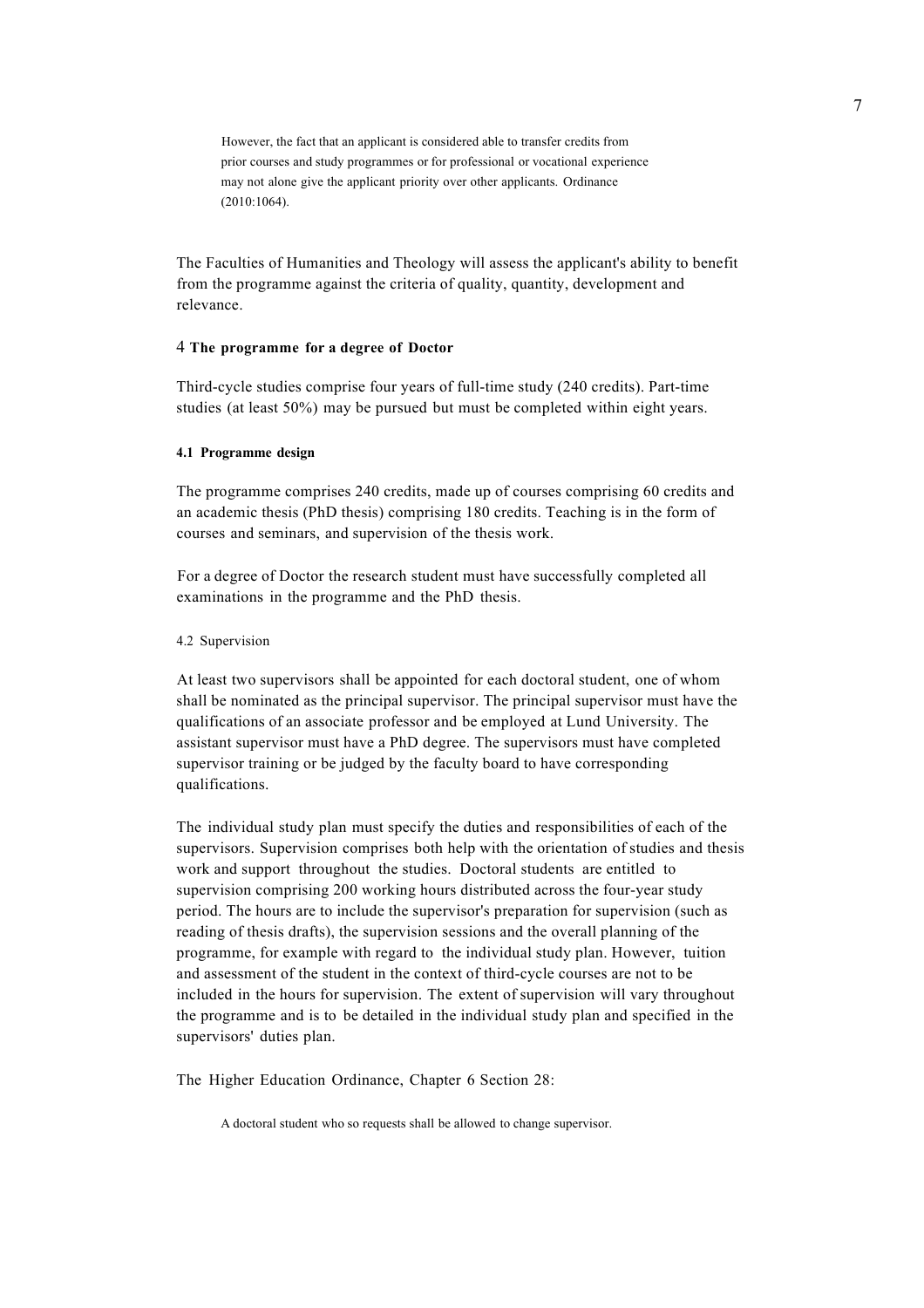## **4.3 Individual study plan**

The Higher Education Ordinance, Chapter 6 Section 29:

An individual study plan shall be drawn up for each doctoral student. This plan shall contain the undertakings made by the doctoral student and the higher education institution and a timetable for the doctoral student's study programme. The plan shall be adopted after consultation with the doctoral student and his or her supervisors.

The individual study plan shall be reviewed regularly and amended by the higher education institution to the extent required after consultation with the doctoral student and his or her supervisors. The period of study may only be extended if there are special grounds for doing so. Such grounds may comprise leave of absence because of illness, leave of absence for service in the defence forces or an elected position in a trade union or student organisation, or parental leave.

The Faculties of Humanities and Theology have decided to adopt a digital tool for individual study plans. The study plan is to be printed and signed once a year by the doctoral student, principal supervisor, head of department and pro dean. Please see instructions appended to the tool.

The obligations of the doctoral student are specified in the Higher Education Ordinance, Chapter 6 Section 30.

# 4.4 Courses and seminars

The courses that can be included in the programme may be courses offered by the home department or by other departments at or outside Lund University. The Faculties of Humanities and Theology provide a compulsory introduction course of 7.5 credits.

Regulations for third-cycle education at Lund University, section 9:

All doctoral students shall be offered training in teaching and learning in higher education of at least two weeks. Doctoral students who teach in the first or second cycle shall have completed introductory training of at least two weeks or acquired equivalent knowledge in another way.

The faculty board shall decide whether training in higher education teaching and learning shall take the form of an examined component of the programme or form part of the doctoral student's departmental duties.

At the Faculties of Humanities and Theology, the training is to take place as a compulsory credit-earning part of the programme. Two weeks of introductory training correspond to 3 credits in the study programme.